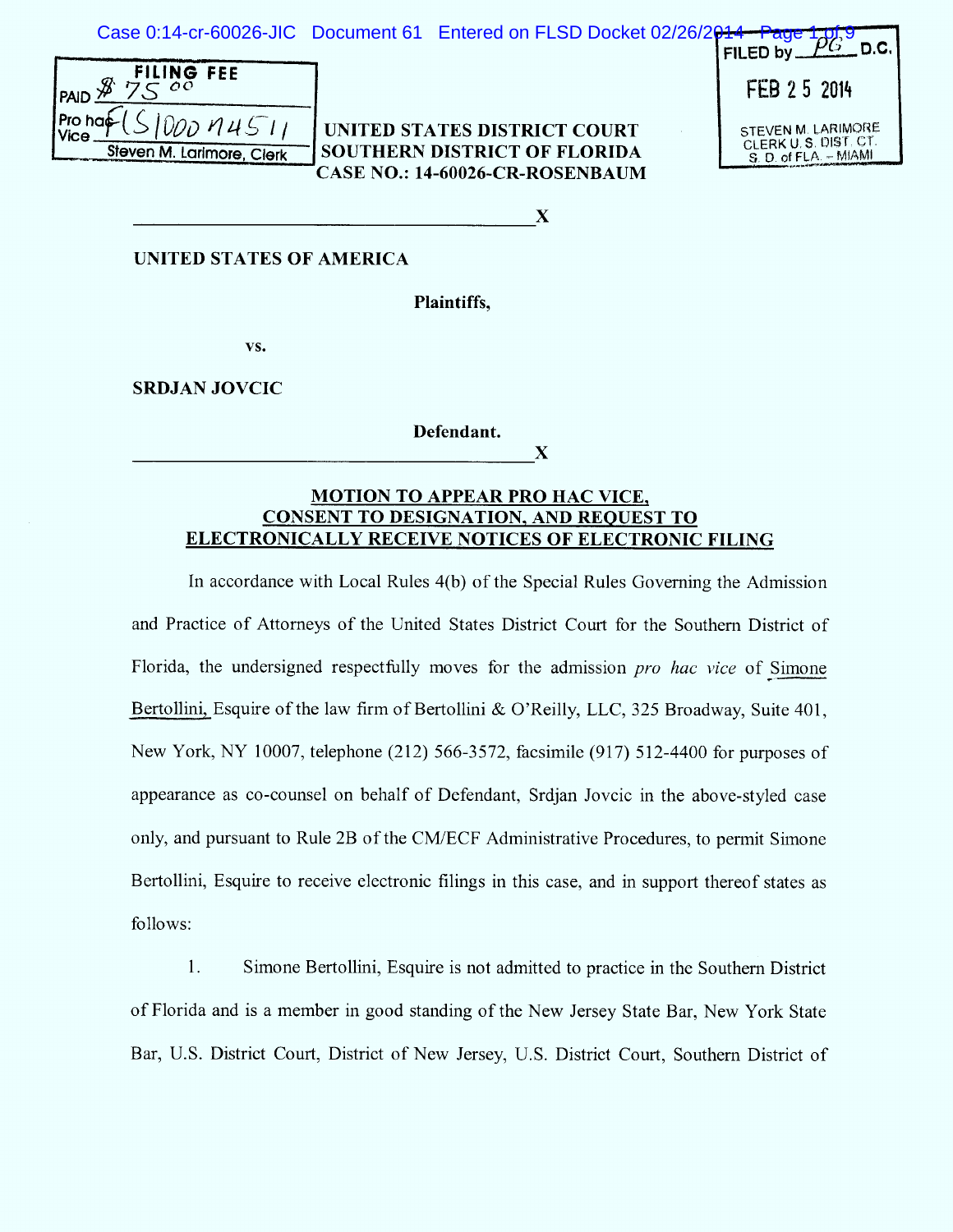New York, U.S. Court of Appeals for the Third Circuit, and U.S. Court of Appeals for the Second Circuit.

2. Movant, Paul D. Petruzzi, Esquire, of the law firm of the Law Offices of Paul D. Petruzzi, 169 E. Flagler Street, Suite 1241, Miami, FL 33131, telephone (305) 373-6773 and facsimile (305) 373-3832 is a member in good standing of The Florida Bar and the United States District Court for the Southern District of Florida, maintains an office in this State for the practice of law, and is authorized to file through the Court's electronic filing system. Movant consents to be designated as a member of the Bar of this Court with whom the Court and opposing counsel may readily communicate regarding the conduct of the case, upon whom filings shall be served, who shall be required to electronically file all documents and things that may be filed electronically, and who shall be responsible for filing documents in compliance with the CM/ECF Administrative Procedures. See Section 2B of the CM/ECF Administrative Procedures.

3. has made payment of this Court's \$75 admission fee. In accordance with the local rules of this Court, Simone Bertollini, Esquire

4. Sim one Bertollini, Esquire by and through designated counsel and pursuant to Section 2B CM/ECF Administrative Procedures, hereby requests the Court to provide Notice of Electronic Filings to Simone Bertollini, Esquire at email address:  $simone@bertollini-oreilly.com.$